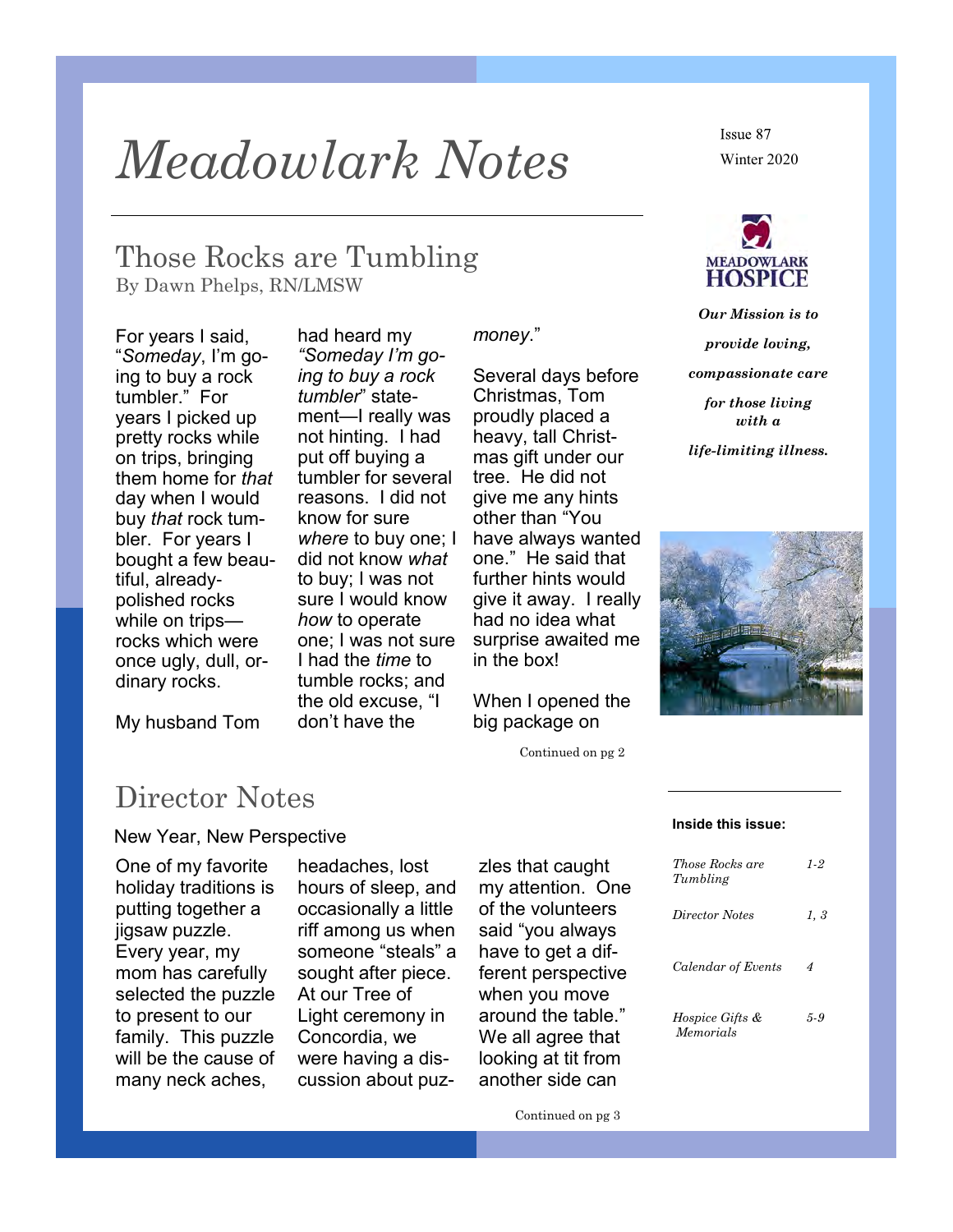#### Those Rocks are Tumbling (cont'd from pg 1)

Christmas morning and pulled out a heavy blue canister, I *still* did not know what I had. I had never seen a rock tumbler, just thought it would be very exciting to have one.

But I *did* know what a tumbler could do for rough rocks—turn them into rocks smooth to the touch and beautiful to behold! I knew a rock tumbler could bring out the brilliant colors and patterns which had been trapped inside ordinary-looking rocks.

Tom and I read the rock tumbler instructions together. We chose rocks that we hoped could be transformed into something beautiful. Then we carefully filled the canister about 2/3 full and added coarse grit and water. Tom put the lid on and "snugged" it tight. Then he plugged the tumbler into an outlet, and the rocks began their magical journey toward transformation.

After we started the rock tumbler, we could constantly hear it turning and tumbling. *Tumble, rattle, tumble, clatter*, *round* and *round*. It took over 700 hours of tumbling to smooth the rocks—four weeks total—one week with coarse grit and water, one week with fine grit and water, a pre-polish grit, then the final polish!

I think we as humans could be compared to those rough, dull, unpolished rocks. We have rough edges and faults. We are imperfect and lack luster. But perhaps the purpose of life is to smooth out our rough edges, get rid of some of our imperfections, to bring out our inner beauty, so that we can help others while on this earth.

Perhaps we are like the rocks, and the tumbler is like life. Life tumbles us around a bit, up and down, around and around. In life there are some things that we *can* control, things about which we can make choices and decisions. Sometimes there are circumstances *beyond* our control—things that are out of our hands entirely, such as death.

Sometimes we have to rely on our human "grit" as well as the "grit" of people and God, to help smooth out our rough edges. Perhaps it is during the difficult times that our sharp edges are ground off. Maybe that is when we learn lessons and get "polished" so we can help others when they face similar circumstances!

As long as we are alive, I believe we all still have purposes to fulfill. And when our time on earth is finished, God will stop our "tumbling" and call us Home. But for now, life goes on *tumble, rattle, tumble, clatter*, *polish, polish, polish.*

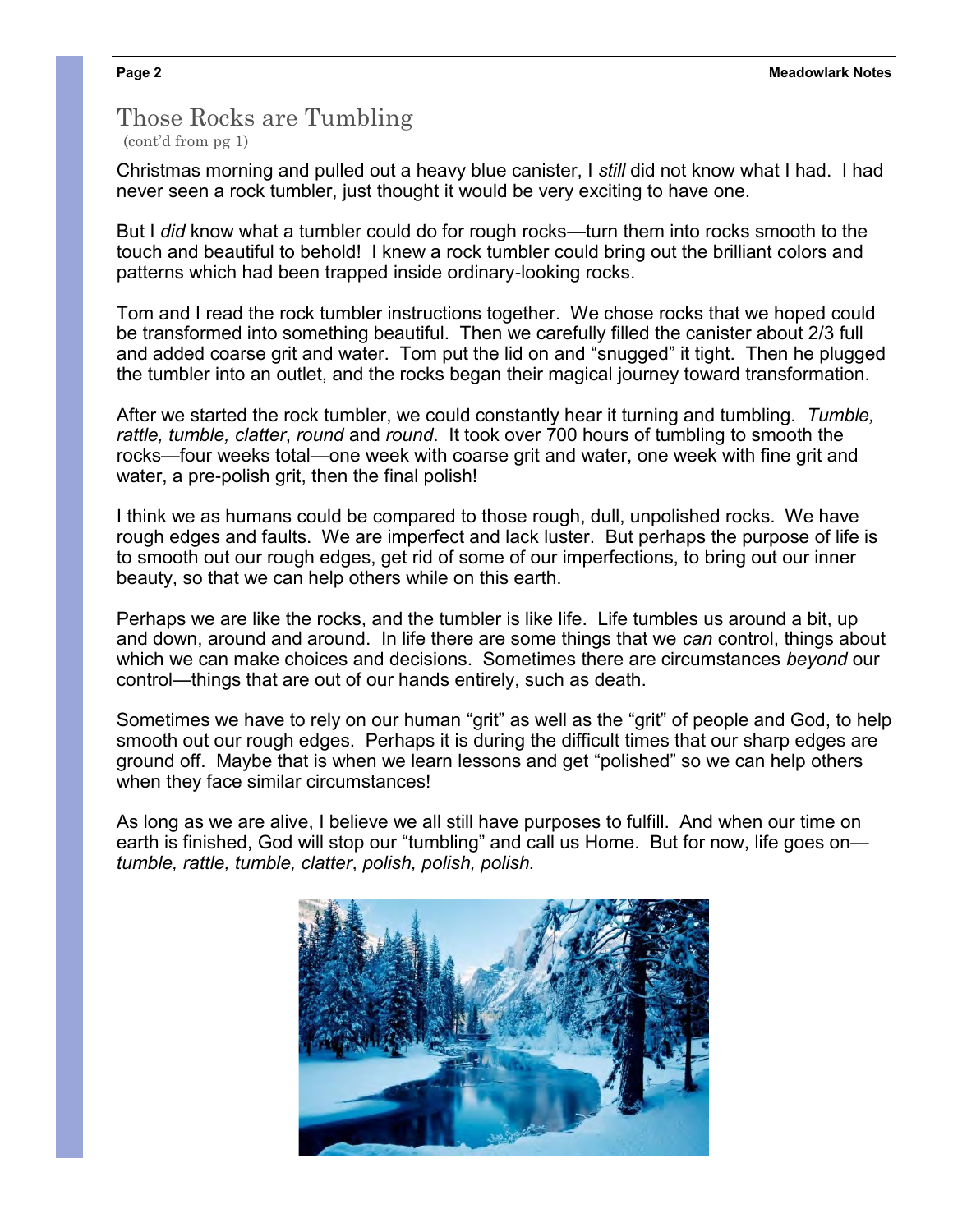### Director Notes..... (cont'd from pg 1)

be eye-opening. It's amazing how taking four steps to the other side of the table can reveal the piece that you had all but given up on.

Sometimes, life can get us in a run, and we forget that maybe we need to look at it from an alternative perspective. My kids have a way of forcing me to look at things differently. It's like they have a clearer view of something from their child like ways and it brings new light for me. It's quite refreshing when I am forced to approach a situation in a different way. It can give new hope to a circumstance that seems like it is facing a dead end.

As you face the New Year, I encourage you to take steps to look at situations with a new perspective. Maybe keep a puzzle piece with you to remind you to take on your struggles in a different way. Set goals for yourself that will help you navigate the tough times. Many blessings to you in the New Year! We thank you for your support in 2019.

Amy Burr, RN, BSN Meadowlark Hospice Program Director



# *Volunteers Make a Difference!*

Even when you're dying, there can be a lot of living to do. Hospice volunteers help make more special moments possible for the patients and families they serve every day. Across the U.S., more than 355,000 hospice volunteers give 16 million hours of service every year.

Right here in our community, 61 trained volunteers are working with Meadowlark Hospice, giving selflessly to help people live as fully as possible, even at the end of life. Our communities are better, more compassionate places because of their service.

Every single volunteer deserves our appreciation and grateful acknowledgement. Meadowlark Hospice is very thankful for the volunteers willing to give their time to the patients and families we have in our care.

There are opportunities available for you to join our program and begin a journey that will change your life. Volunteering for hospice is an opportunity to grow in ways that you never thought possible. Many volunteers for Meadowlark Hospice have said the families they served blessed their lives more than they ever could have imagined. We encourage you to learn more about volunteering for hospice by contacting Meadowlark Hospice at 785- 632-2225.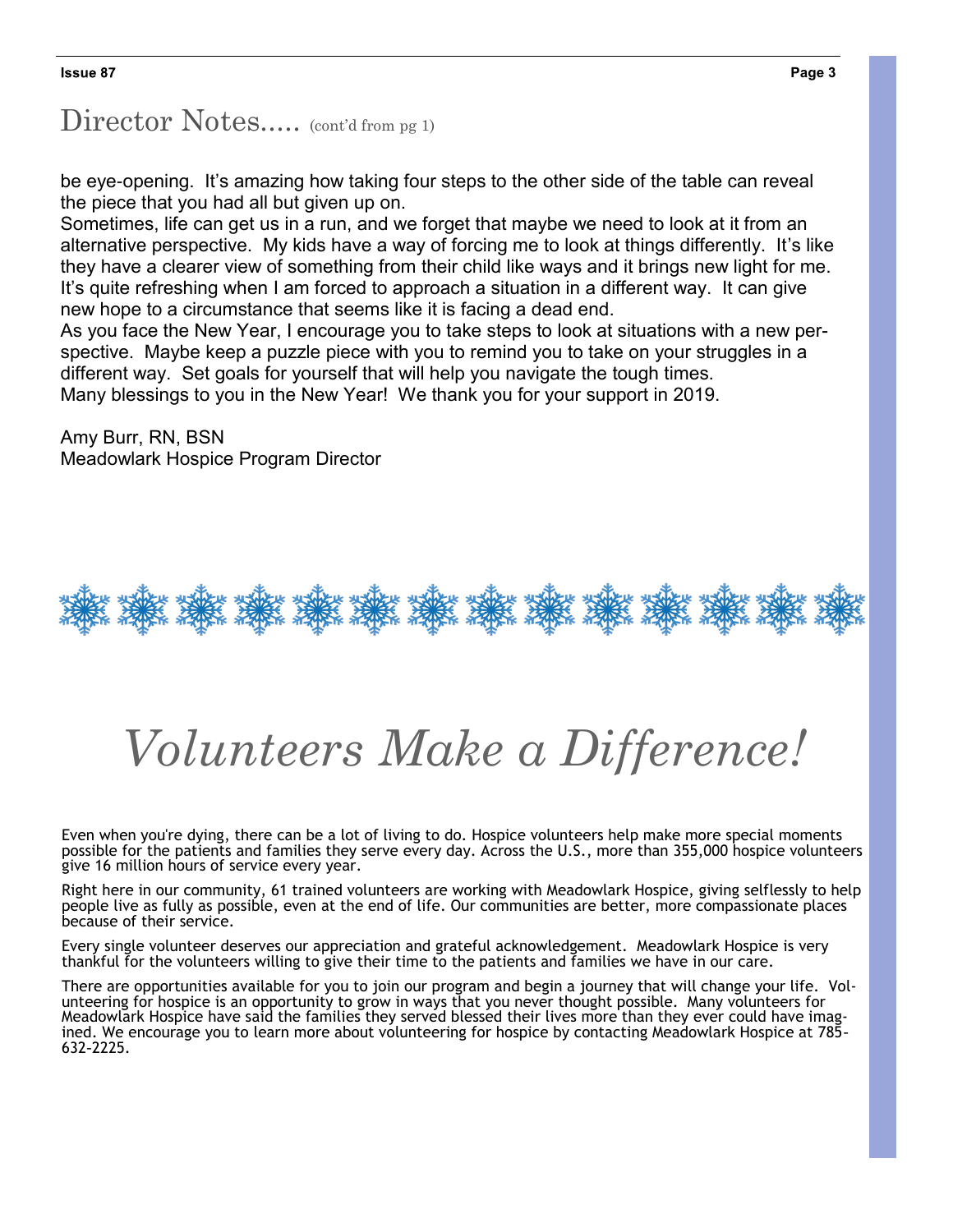## Calendar of Events

| Jan 13            | $1:00$ pm  | Concordia Volunteer Continuing Education                                                                                            |
|-------------------|------------|-------------------------------------------------------------------------------------------------------------------------------------|
| Jan 13            | 3:00 pm    | Belleville and Republic Volunteer Continuing Education at Belleville                                                                |
| <b>Jan 13</b>     | 6:30 pm    | Concordia Bereavement Support Group (community-sponsored) - Episcopal Parish Hall, 117 W<br>8th -Call Judy Lambert 785-243-4454     |
| Jan 14            | $4:30$ pm  | Clay Center Bereavement Support Group - Meadowlark Hospice office                                                                   |
| Jan 16            | 3:30 pm    | Belleville Bereavement Support Group - Library, 1327 19th Street                                                                    |
| Jan 20            | 11:00 am   | Clay Center Volunteer Continuing Education                                                                                          |
| Jan 21            | $9:30$ am  | Washington Volunteer Continuing Education                                                                                           |
| Jan 21            | Noon       | Marysville Volunteer Continuing Education                                                                                           |
| Jan 21            | 2:00 pm    | <b>Frankfort Volunteer Continuing Education</b>                                                                                     |
| <b>Jan 23</b>     | 11:30 am   | Leonardville Bereavement Support Group (community-sponsored) - Nelson's Landing,<br>Leonardville - Call Sandy Ferguson 785-706-1595 |
| Jan 23            | 4:00 pm    | Marysville Bereavement Support Group - South Plaza of CMH - use N door                                                              |
| Feb 10            | $1:00$ pm  | Concordia Volunteer Continuing Education                                                                                            |
| Feb 10            | $3:00$ pm  | Belleville and Republic Volunteer Continuing Education at Belleville                                                                |
| Feb 10            | 6:30 pm    | Concordia Bereavement Support Group (community-sponsored) - Episcopal Parish Hall, 117 W<br>8th - Call Judy Lambert 785-243-4454    |
| Feb <sub>11</sub> | $4:30$ pm  | Clay Center Bereavement Support Group - Meadowlark Hospice office                                                                   |
| Feb 17            | 11:00 am   | Clay Center Volunteer Continuing Education                                                                                          |
| Feb 18            | $9:30$ am  | Washington Volunteer Continuing Education                                                                                           |
| Feb 18            | Noon       | Marysville Volunteer Continuing Education                                                                                           |
| Feb 18            | 2:00 pm    | <b>Frankfort Volunteer Continuing Education</b>                                                                                     |
| Feb 20            | 3:30 pm    | Belleville Bereavement Support Group - Library, 1327 19th Street                                                                    |
| Feb 27            | $11:30$ am | Leonardville Bereavement Support Group (community-sponsored) - Nelson's Landing,<br>Leonardville - Call Sandy Ferguson 785-706-1595 |
| Feb 27            | $4:00$ pm  | Marysville Bereavement Support Group - South Plaza of CMH - use N door                                                              |
| Mar 9             | $1:00$ pm  | Concordia Volunteer Continuing Education                                                                                            |
| Mar 9             | $3:00$ pm  | Belleville and Republic Volunteer Continuing Education at Belleville                                                                |
| Mar 9             | 6:30 pm    | Concordia Bereavement Support Group (community-sponsored) - Episcopal Parish Hall, 117 W<br>8th - Call Judy Lambert 785-243-4454    |
| Mar 10            | 4:30 pm    | Clay Center Bereavement Support Group - Group will eat together - Meadowlark Hospice office                                         |
| <b>Mar 16</b>     | $11:00$ am | Clay Center Volunteer Continuing Education                                                                                          |
| Mar 17            | $9:30$ am  | Washington Volunteer Continuing Education                                                                                           |
| Mar 17            | Noon       | Marysville Volunteer Continuing Education                                                                                           |
| Mar 17            | 2:00 pm    | Frankfort Volunteer Continuing Education                                                                                            |
| <b>Mar 19</b>     | 3:30 pm    | Belleville Bereavement Support Group - Group will eat together, Place TBA                                                           |
| Mar 26            | $11:30$ am | Leonardville Bereavement Support Group (community-sponsored) - Nelson's Landing,<br>Leonardville - Call Sandy Ferguson 785-706-1595 |
| Mar 26            | 4:00 pm    | Marysville Bereavement Support Group - South Plaza of CMH - use N door                                                              |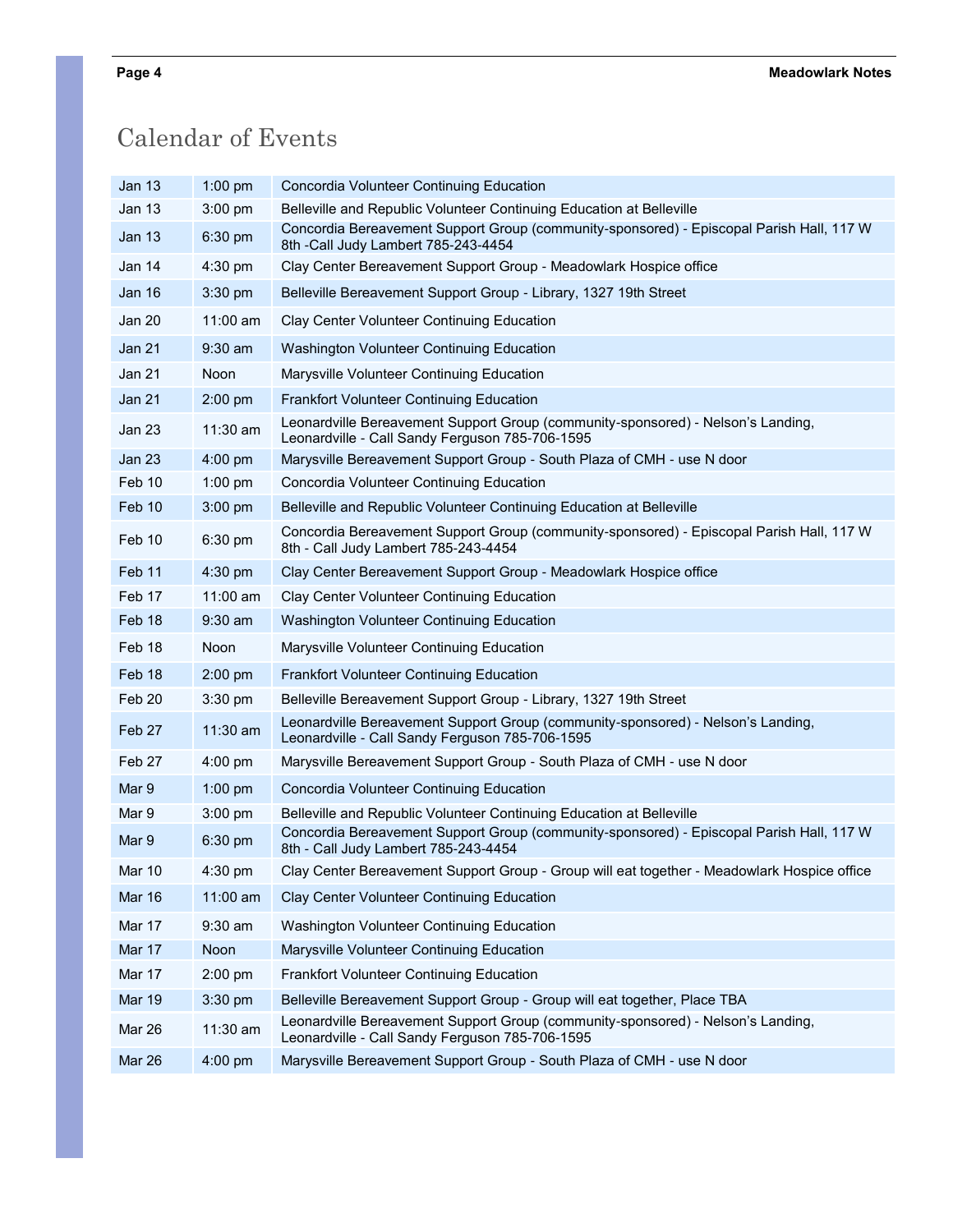#### *Your memorial gifts honor your loved ones and help others!*

#### **HOSPICE GIFTS**

Attendees of Meadowlark Hospice Veteran's Program Catholic Daughters/Evarista 1138 Iva Miller Young Estate Jesse & Jan Jackson Irene Jensen Michael Kidwell Lyle & Joan Morgan Family Trust Our Saviors Lutheran Church Virginia M. Starkweather UMW-Alla Sera Cluster

#### **MEMORIALS**

PAUL BLECHA The Family of Vivian Erickson ARLENE BRAY Joseph & Sandra Detrixhe Lee R. Morrow, Jr & Debra M Eggleston Forshee Farms-David Forshee Warren & Eileen Sutton The Guaranty State Bank & Trust Co. PATRICIA "PATTY" CUNNINGHAM Franklin Cunningham LINDA EATON Marlene Chartier Employees of Gerard Tank & Steel, Inc. James & Donna Klein Linda Eaton Memorial Dianne Smith BUENA ELLENBECKER KS School for the Deaf Endowment Association Joni & Kevin Yates VIVIAN ERICKSON Mary Girard WALKER "LYNN" FELDHAUSEN Virginia Feldhausen WILBUR FOWLES Nancy Berggren Rex & Mary Kaye Blackwood Braden Financial Services, Inc. Brad & Gloria Fowles

...WILBUR FOWLES Doug & Linda Fowles Leota Fowles Wanda Fowles Cathy Hafner Dale & Deanna Hammond Leanna Hedman Brent Hemphill Judy Hileman John Iseli, Jr. Terry & Angela Iseli Irene Jensen Doyle & Dixie Jones Dixie Koepsel Deb Martin Don & Shari Muths Phil & Brenda Pfizenmaier Eleanor Sharp Betty Spellman Meta Wendelken Wilbur Fowles Memorial Dwight Yarrow Marvin Yarrow IRENE FRERKING Kinsley Mortuary, Inc. HELEN HANSEN Noel Garrison Gwen Miller JOANN HARDING Robert & Jeanette Bergquist Raymond & Frances Richard Treva Steele Walter & Nancy Streit Dennis & Mary Waite BILLIE JACKSON Terry & Nicole Collins James & Ann Lanoue Kirk & Janet Lowell PHYLLIS LARSON Bruce & Marilyn Benyshek Fred Elyea Kenneth & Karin Kaiser Karla Koester Loren & Norine Koester Roger & Tricia Koester Jerry & Kim Merry

...PHYLLIS LARSON Phyllis Larson Memorial Donald & Katherine Wilber RUTH MCENTEE Stefanie & Oscar Gonzalez MARJORIE NUTSCH Marjorie Nutsch Memorial ANTOINETTE OAKLEY The Family of Antoinette Oakley DIANE PERRY HANSON Roger & Esther Stafford FERNE "BUN" POTTER Ferne Potter Memorial ROYCE RASMUSSEN Jim & Mary Garbarino Keith & Shanell George Shari Huffman Mary Rasmussen Dianne Smith WILLIAM SANDMANN Herb Plegge Jean Plegge VIDA SCHELL Vida Schell Memorial LEO "JIM" SCHRAMM Michael & Sharon Fincham Richard & Susan Krepel William & Susan Kuespert The Family of Jim Schramm PHYLLIS TRAUTWEIN Duaine & Rosalie Shorman KEITH TRIMBLE John & Diana Boley Louis & Juanita Boley Mark & Connie Boley Gerald & Pam Campbell Adolph & Beth Charbonneau David & Luanna Clark Don & Deanna Garlow Michael Homeier Norman & Sharlene Johnson Randy & Marcia Johnson Ronald & Shari Johnson Fred & Phyllis Larsen Curtis & Cynthia Lott Everett & Marlene Miller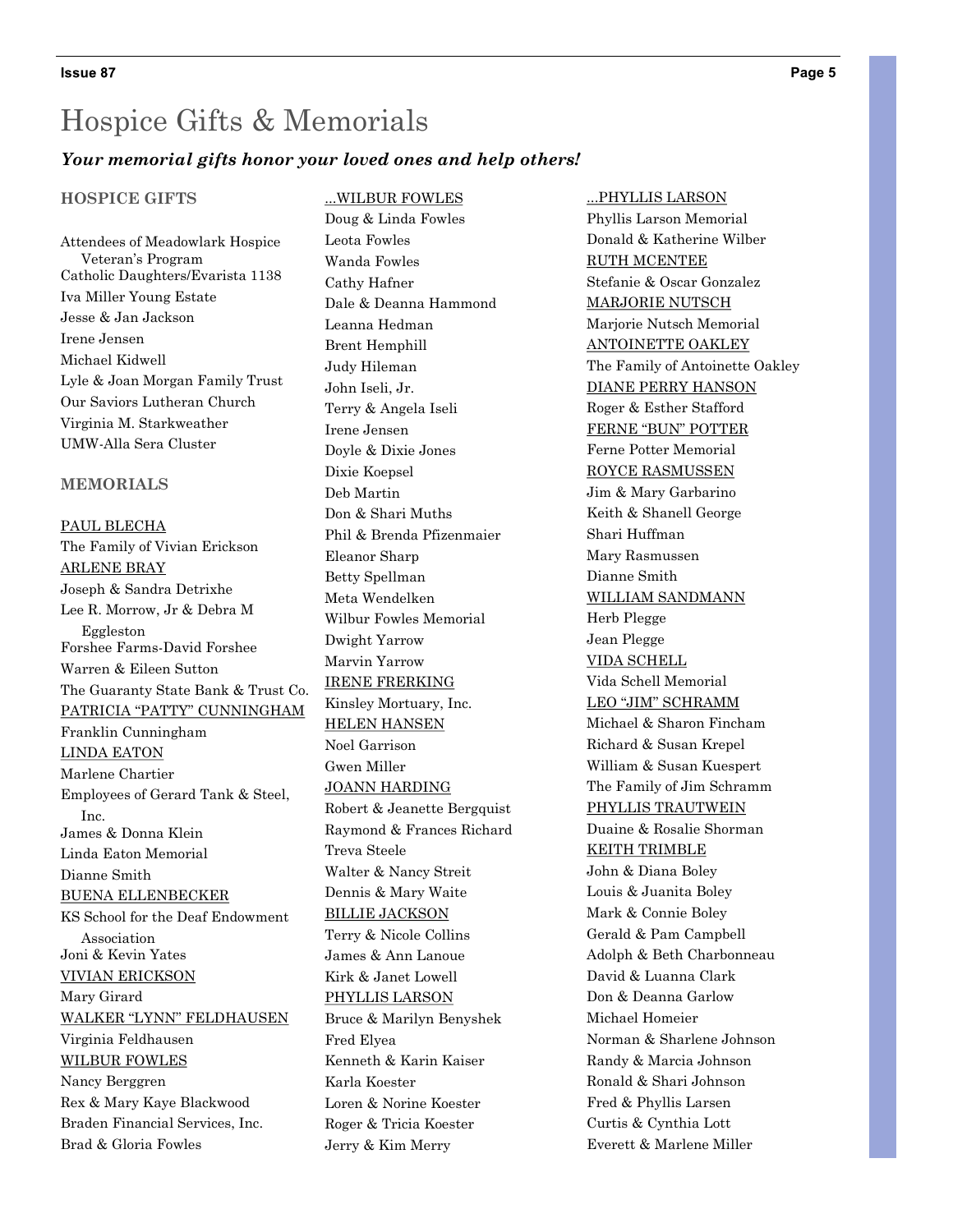#### *Your memorial gifts honor your loved ones and help others!*

ORPHA FALLIS

#### ...KEITH TRIMBLE

Michael & Barbara Mosher Joseph & Jennifer Odette Manya Schmidt Charles Sjogren Kevin & Denise Stover David & Martha Tatum Mary J. Taylor THERESA WAITE Marilyn Howley IVA WANKLYN Margaret Blaske Jane S. De Leon Jon & Vicki Gullette Judy Rahn James & Patricia Schramm Bessie Shum Jeanette Weber Donald & Janice Wissman NEIL WATERMAN Tom & Denise Dragastin Scott Joseph & Debra Fairbanks Beverly Fritz Carolyn Waterman Jerry & Coral Young MARY WEBER Martin Weber LEONARD WEYER Allen & Marcia Hahn

#### **TREE OF LIGHT BELLEVILLE**

DEAN BERGGREN Republic U.M.W. WALLACE "SONNY" BOMAN Republic U.M.W. VICKIE BOMAN OSBORNE Republic U.M.W. EMILY BOYER Emma Berggren PAUL CHASE Republic U.M.W. VIDA ELLIOTT BOMAN Republic U.M.W.

John & Donna Fogo TAMMY FRIESEN Becky Vizner GLENN HOFTS Republic U.M.W. FLORENCE HOFTS ELLIOTT Republic U.M.W. JOSIE HOFTS SIMMS Republic U.M.W. LARRY JOHNSON Shirley Johnson CHARLES KLIMA Roberta Klima JUSTIN KLIMA Roberta Klima S.L. MARWAH Kay Marwah JIM STEHNO Rita & Melanie Stehno PHYLLIS THAYER Republic U.M.W. RAY VIZNER Becky Vizner

#### **TREE OF LIGHT CLAY CENTER/RILEY**

#### HAROLD ALEXANDER

Arlyss Alexander SYLVIA BEEMAN Margaret Conrow JAMES CARTWRIGHT Tim & Lilly Hitsman ELAINE CLAEYS Darlene Melton RON COASH Clyde & Rita Wollenberg KENNETH CONROW Margaret Conrow MAXINE CRAMER Dale Cramer Tim & Lilly Hitsman CECELIA DAHM Arlene Dahm

ROBERT DIEKER Clyde & Rita Wollenberg MARTY DOHERTY Clyde & Rita Wollenberg CHARLES W. FARLEY Mary Farley JACK & BETTY FITZSIMMONS Jackie Wingerd WILBUR FOWLES Brook Van Socyoc ARMOND & ARLENE FRIGON Jean & Phil Frigon DON GERMANN Delores Germann ARNOLD & REVA GRATER Terri Jermark & family Vicki Pfizenmaier & family MAXINE GREENLEE Lynn & Mary Greenlee WAYNE HAFNER Randy & Cathy Hafner Wanda Hafner HELEN HOLSTON Randy & Cathy Hafner MARLY JACKSON Randall Jackson KELL Y JAMES Kelly James Family THAD JORDAN Tim & Lilly Hitsman DANIEL KANE Linda Kane DOUGLAS A. KIEFFER Eleanor Kieffer ANTHONY & MARGUERITE KIEFFER Eleanor Kieffer SCOTT KIMBROUGH Shala Blackburn DEAN KITCHEN Deana Hansford PAT KOLTERMAN Jenne Barley TERRY KUBES Debb Kubes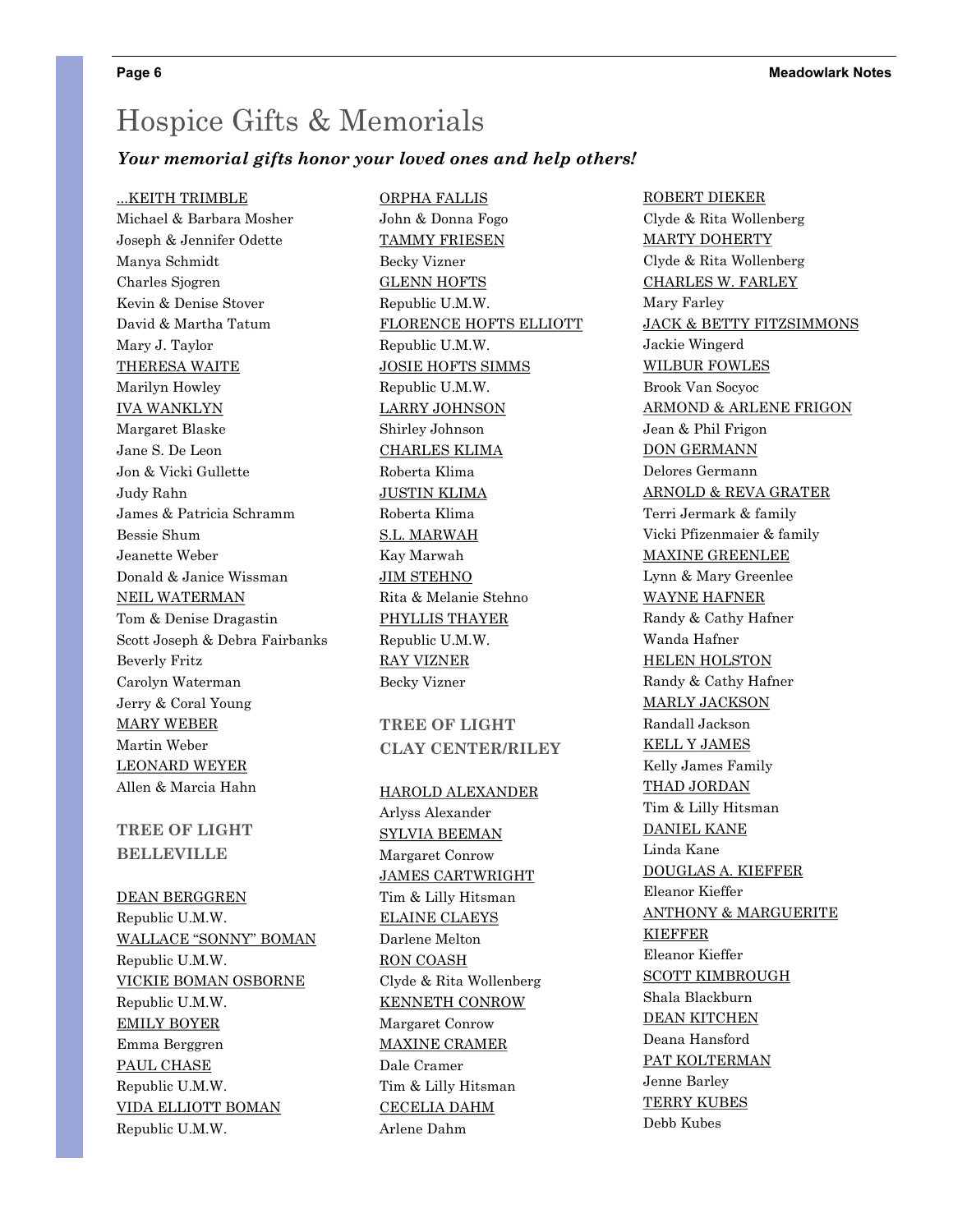#### *Your memorial gifts honor your loved ones and help others!*

CARL LONG Terri Polk DOUG MARTIN Deb Martin & family GENE MARTIN Deb Martin & family J. EVAN NEADERHISER Myrna, Scott & Neil Neaderhiser & families ANNE PETER Jean & Phil Frigon WALTER PETER Jean & Phil Frigon PATRICIA RICKLEY Clyde & Rita Wollenberg BARNEY ROHDE Tim & Lilly Hitsman MARY JO ROHLA David A. Rohla RODNEY RUTHSTROM Lynn Ruthstrom & family LARRY SAVENER Joyce Savener MYRON SIMNITT Leora Simnitt WILLIAM (BILL) SMOOT Darlene, Terry, Doug, Reggie CHARLES L. SORELL Eleanor Kieffer EVERETT F. SORELL Eleanor Kieffer FRANCIS & DOROTHY M. SORELL Eleanor Kieffer PHYLLIS TRAUTWEIN Mark & Susan Meier CLARENCE & MARGERY URBAN Casey & Janice Urban CHRIS WEIDMAN Randy & Cathy Hafner Deb Martin & family JR WEIDMAN Randy & Cathy Hafner PEGGY WEIDMAN Randy & Cathy Hafner Deb Martin & family

THE PARENTS OF CLYDE & RITA WOLLENBERG Clyde & Rita Wollenberg LENORE YOST Randy & Cathy Hafner **TREE OF LIGHT CONCORDIA** LYNN ANDERSON Ros Anderson PEG APPLEBEE Kent & Sharon Applebee NAOMI BARLEEN Gwen Miller BERNARD W. BREAULT Wilma J. Breault LINDA EATON Terry Eaton & family JAMES W. FORSHEE John & Debra Forshee MARILYN HOWARD Jean Hamel DAVID B. JONES Genevieve Jones DENNIS KEARN Denise & Charles Cyr & family BETTY MILLER Judi & Gwen Miller MARION MILLER Judi & Gwen Miller JOAN MORGAN Barbara Shunn ROBERT E. NORDQUIST, SR Gerald & Pam Campbell WILLIAM (BILL) SMOOT Darlene, Terry, Doug, Reggie RAY VIZNER John & Christa Vizner

**TREE OF LIGHT FRANKFORT**

BILL BRAMHALL Lora Stohs

DELPHINA COLVIN Lora Stohs LEROY DAVENPORT Glen & Katheryn Fox EDWIN DRESSMAN Mary Ann Dressman PAULINE EMRICK Sylvia Wapp DOROTHY FANGMAN Mary Ann Dressman DAKOTA FARRANT Ken & Alice Jones LYNN FELDHAUSEN Lora, Greg, Broderick, Grace, Bradon & Austin Stohs Sylvia Wapp CHET FINCHAM Lora Stohs CHESTER FINCHAM Linda Fincham Herschel & Edith Mentgen DONNA FINCHAM Herschel & Edith Mentgen MAE FITZGERALD Lora Stohs MARY ROSE GRIFFIN Herschel & Edith Mentgen IRENE HICKS Lora Stohs ARBUTUS JONES Ken & Alice Jones EVELYN JONES Herschel & Edith Mengten KARLA JONES Ken & Alice Jones LOWELL JONES Herschel & Edith Mengten NANCY (NAN) LEWIS Janet Johnson Roberta McMullen DORIS MANHART Ken & Alice Jones EDNA MCCLARY Glen & Katheryn Fox GEORGE MCCLARY Glen & Katheryn Fox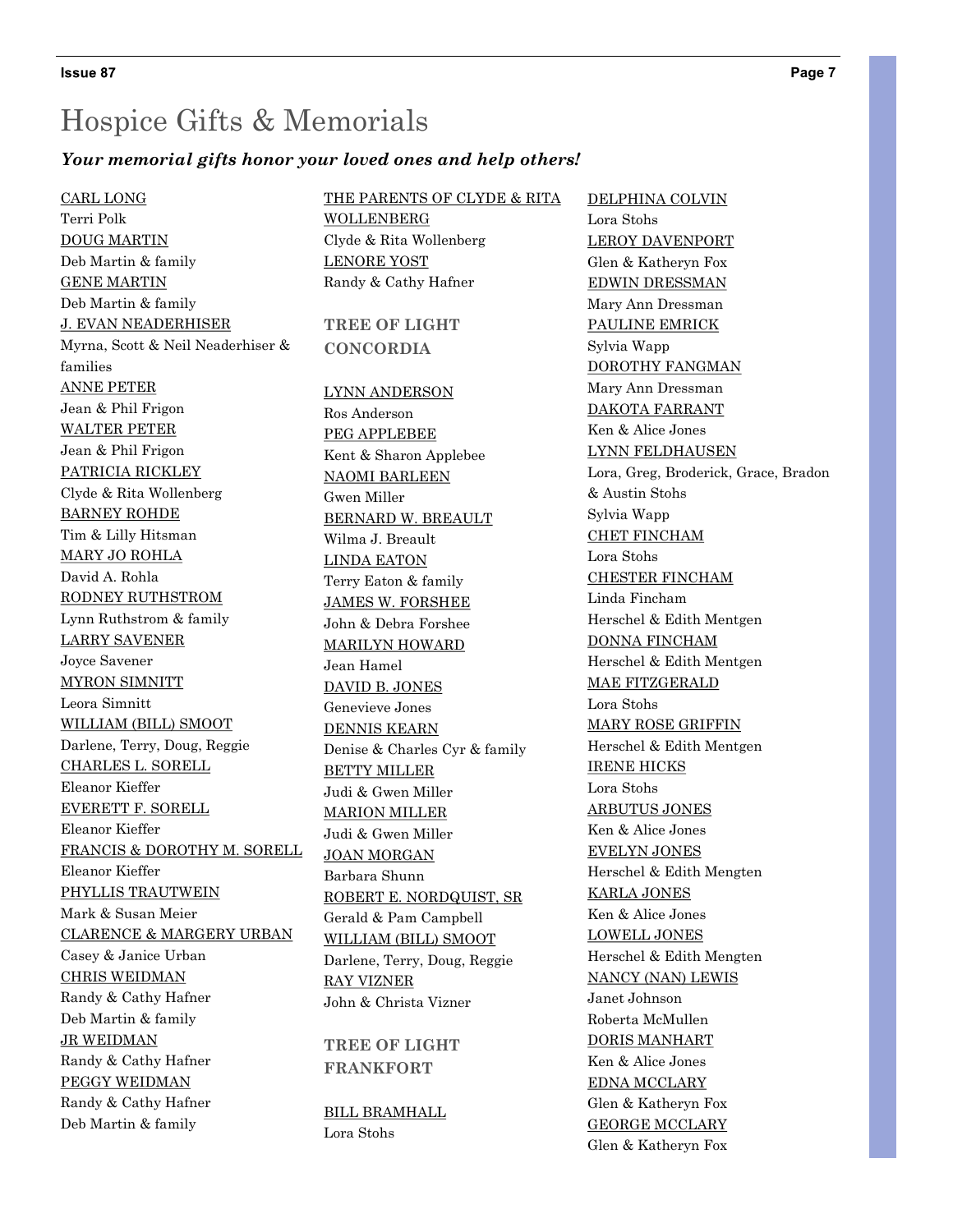#### *Your memorial gifts honor your loved ones and help others!*

HENRY MCCLARY Glen & Katheryn Fox RON MCCLARY Glen & Katheryn Fox DOROTHY MEDEARIS Susan Hickey Sandra Leffler FERRELL RAY MERITT Dustin & Nicole Meritt & boys Nancy Meritt CAROL MITCHELL Kathleen Mitchell RAY MITCHELL Kathleen Mitchell JOANN MURK Glen & Katheryn Fox RICHARD (DICK) O'NEIL Lora Stohs & family SHARON OWEN Herschel & Edith Mentgen OMIA OWENS Lora, Greg, Broderick, Grace, Bradon & Austin LAURETZ N. RASMUSSEN Herschel & Edith Mentgen Kent Rasmussen EUNICE SAMUELSON Ken & Alice Jones EDITH STOEGER Sylvia Wapp BRIAN STOHS Lora, Bradon, Austin, Greg, Broderick & Grace KENNETH WANKLYN Dolores Wanklyn JOE M. WAPP Sylvia Wapp ELSIE WESSEL Ken & Alice Jones ROBERT "BOB" YOUNG Pat & Jim Schramm Lora Stohs & family

#### **TREE OF LIGHT MARYSVILLE**

#### WILLIE ARMSTRONG

Mary Armstrong & family ANN BACA Leo Baca HAROLD A. BROZEK Harold's family NORMAN BURKHEAD Jane Burkhead RICH CLAEYS Lora Stohs CLARENCE COHORST Lora Stohs DARRELL CUDNEY Kandy Cudney Marjoire Cudney LEROY DAVENPORT Glen & Katheryn Fox BUENA ELLENBECKER Ellenbecker Family Darlene Melton Lora Stohs DAVID ELLENBECKER Ellenbecker Family JOE ELLENBECKER Ellenbecker Family DAKOTA FARRANT Ken & Alice Jones LYNN FELDHAUSEN Lora, Greg, Broderick, Grace, Bradon & Austin Stohs IRENE FRERKING The Family of Irene Frerking Linda Schmitz LAWRENCE GOECKEL Pat Siedhoff NORMAN W. GRAUER Doug Grauer HELEN HORSKY Kandy Cudney ARBUTUS JONES Ken & Alice Jones KARLA JONES Ken & Alice Jones

MARY ANN LALLY Barbara Doyle DORIS MANHART Ken & Alice Jones DON MARQUARDT Lora Stohs EDNA MCCLARY Glen & Katheryn Fox GEORGE MCCLARY Glen & Katheryn Fox HENRY MCCLARY Glen & Katheryn Fox RON MCCLARY Glen & Katheryn Fox JOANN MURK Glen & Katheryn Fox DEAN WESLEY NELSON Brenda Kane Marilyn Nelson EDGAR (EDDIE) NIEMEIER Barbara Doyle Lora Stohs RICHARD (DICK) O'NEIL Lora Stohs & family JANET OVERBECK Darlene Melton OMIA OWENS Lora, Greg, Broderick, Grace, Bradon & Austin DORIS PEREZ Jake Perez & Barb Bernritter KAY PRELL Lora Stohs & family LAURETZ N. RASMUSSEN Kent Rasmussen PATSY RATLIFF Susan Bender BARBARA RICHARD Kandy Cudney REGIS ROCHEL Mary Jane Rochel BEATRICE "BEA" SAINER Deanna Lindquist EUNICE SAMUELSON Ken & Alice Jones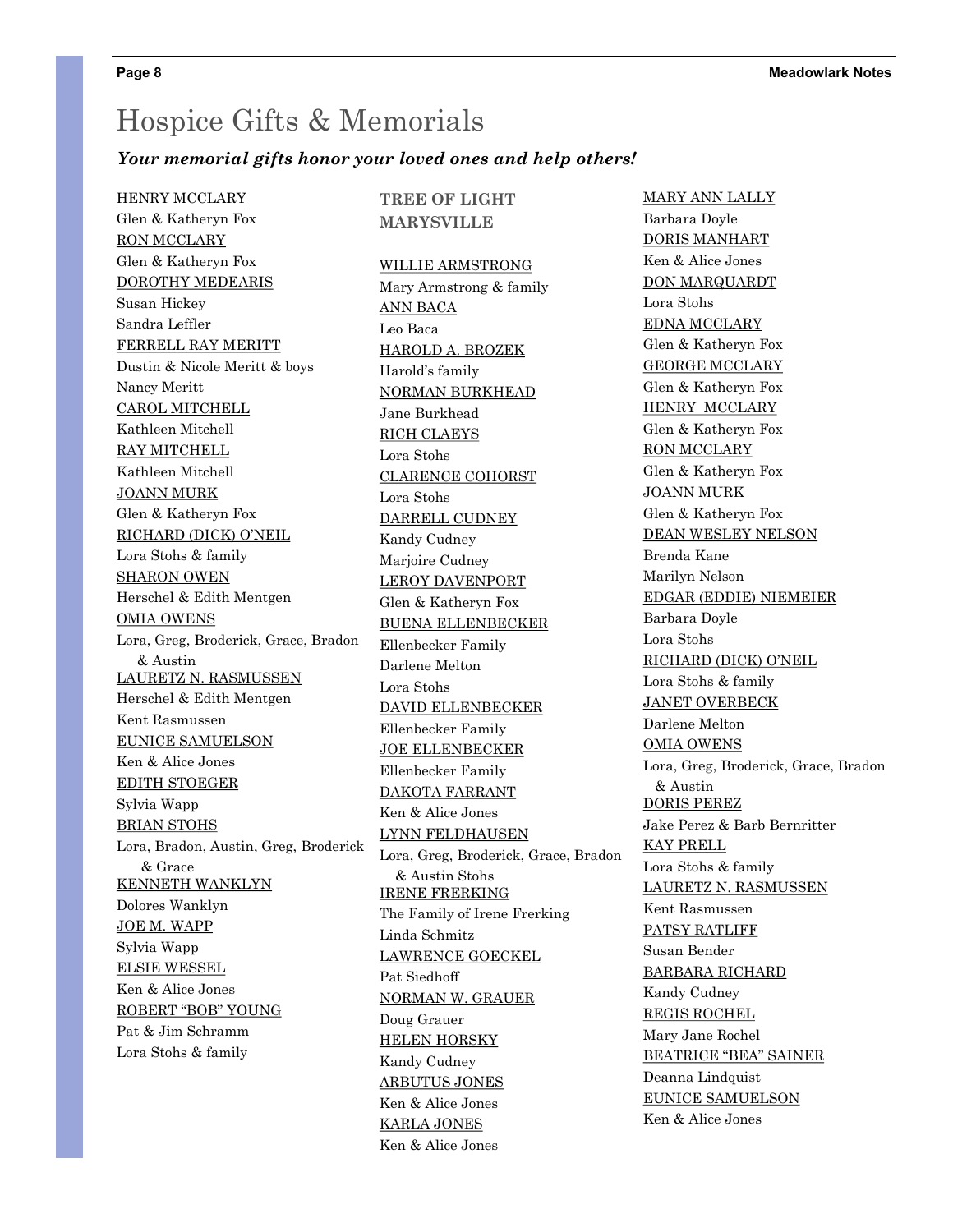#### *Your memorial gifts honor your loved ones and help others!*

#### LEO "JIM" SCHRAMM

Jim & Pat Schramm Lora Stohs & family KENNETH SELLS Doane Sells CAROL SLUPIANEK Family of Jesse Hormann Scott, Erin, Chris, Ashlyn & Jax Slupianek **BRIAN STOHS** Lora, Bradon, Austin, Greg, Broderick & Grace JERRY WEMPE Mary Jane Rochel ELSIE WESSEL Ken & Alice Jones MARY ALICE YAUSSI Lora Stohs & family The Yaussi Family BOB YOUNG Lora Stohs & family

#### **TREE OF LIGHT WASHINGTON**

#### ELAINE E. BANAHAN

Nyla J. Banahan Ring JACK BARLEY Jenne Barley JUNE BRABEC The Metz Family TYLER BURT Terry & Mary Taylor CALVIN C. "TOAD" DODDS Teresa Dodds MARGERY DOEBELE Blanche Graham BILL & IRENE DURRANT Alberta Parry DELBERT FINLAYSON Mary C. Finlayson KENNETH FRITZ Kathy Fritz KENNETH FRITZ, JR. Kathy Fritz

DARLENE GAUBY The Metz Family LAWRENCE GRAHAM Blanche Graham Graham Family EVELYNE GRAHAM Blanche Graham Graham Family MICHAEL GRAHAM Graham Family GEORGE HERDE Blanche Graham IVAN HINKLE The Metz Family MARIE HOOVER Jeff & Rigs Brabec DEE KING The Metz Family LONNIE LEIDIG Peggy Leidig & family Amy & Robert Tuma & family JAMES & DONNA MCVEAN Jeff & Rigs Brabec CHRIS MONTAGUE The Metz Family JOHN T. NELSON Linda Nelson FRANCIS R. NUTSCH Clyde Poser & Nyla Nutsch Poser SHIRLEY E. NUTSCH Clyde Poser & Nyla Nutsch Poser JANET OVEBECK Darlene Melton VELDA OVERWELD The Metz Family MARVIN PACEY Mary Alice Pacey MAURICE & TILLIE PARRY Alberta Parry DR. TOM PARRY Alberta Parry BELOVED FAMILY OF IDANA PERKINS Idana Perkins

#### DEARLY LOVED FRIENDS OF

IDANA PERKINS Idana Perkins KAY PRELL Lora Stohs & family BOB ROSS Jenne Barley STEVE SYKES Jenne Barley RAYMOND WILLBRANT Graham Family